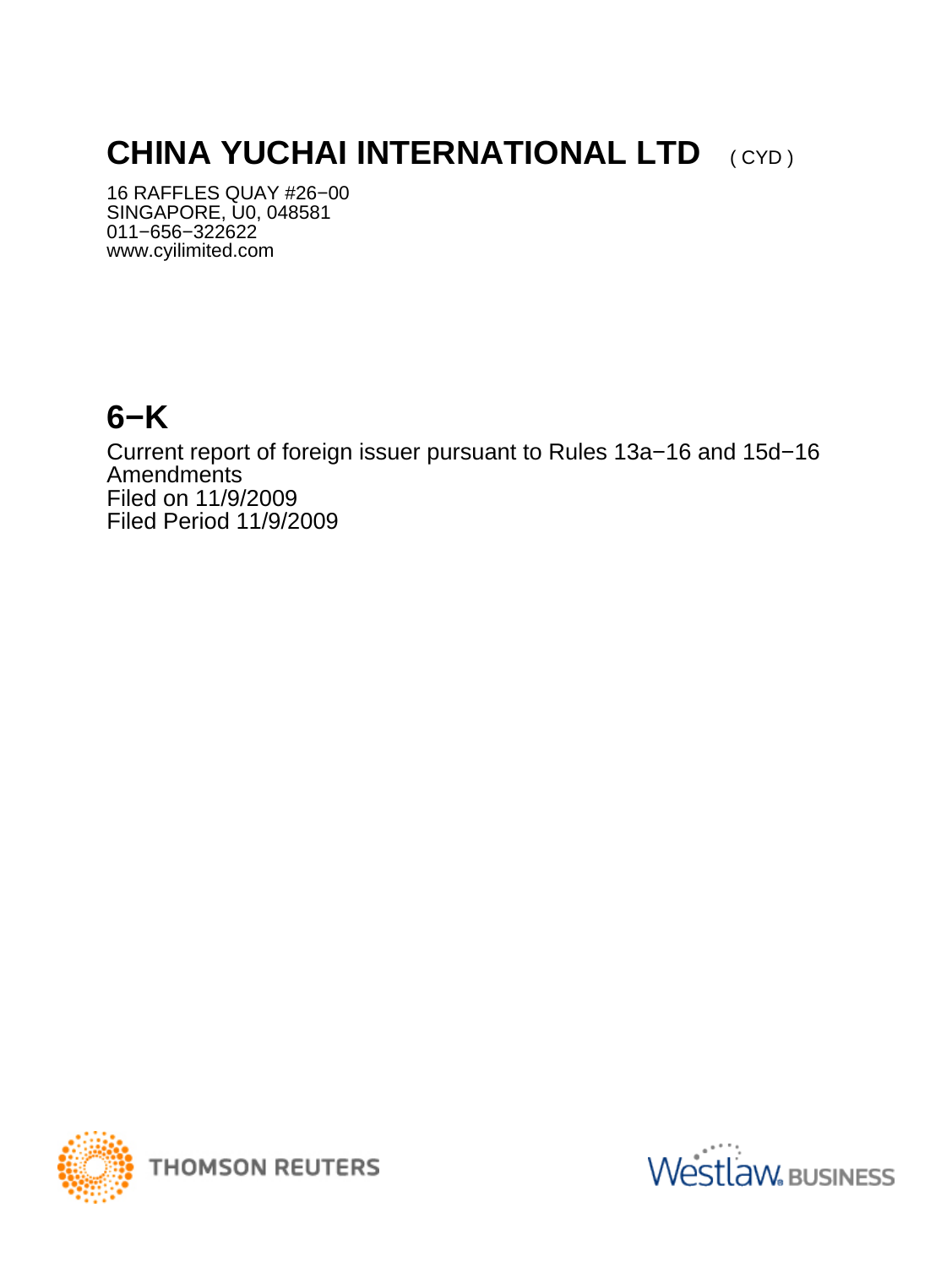#### **UNITED STATES SECURITIES AND EXCHANGE COMMISSION Washington, D.C. 20549**

## **Form 6−K**

#### REPORT OF FOREIGN PRIVATE ISSUER PURSUANT TO RULE 13a−16 OR 15d−16 UNDER THE SECURITIES EXCHANGE ACT OF 1934

November 9, 2009

Commission File Number: 1−13522

#### **China Yuchai International Limited**

——————————————————————————————————— (Translation of registrant's name into English)

16 Raffles Quay #26−00 Hong Leong Building Singapore 048581

——————————————————————————————————— (Address of principal executive office)

Indicate by check mark whether the registrant files or will file annual reports under cover of Form 20−F or Form 40−F: [x] Form 20−F [ ] Form 40−F

Indicate by check mark if the registrant is submitting the Form 6−K in paper as permitted by Regulation S−T Rule 101(b)(1): [ ]

Indicate by check mark if the registrant is submitting the Form 6−K in paper as permitted by Regulation S−T Rule 101(b)(7): [ ]

Indicate by check mark whether the registrant by furnishing the information contained in this Form is also thereby furnishing the information to the Commission pursuant to Rule 12g3−2(b) under the Securities Exchange Act of 1934: [ ] Yes [x] No

If "Yes" is marked, indicate below the file number assigned to the registrant in connection with Rule  $12g3-2(b)$ : n/a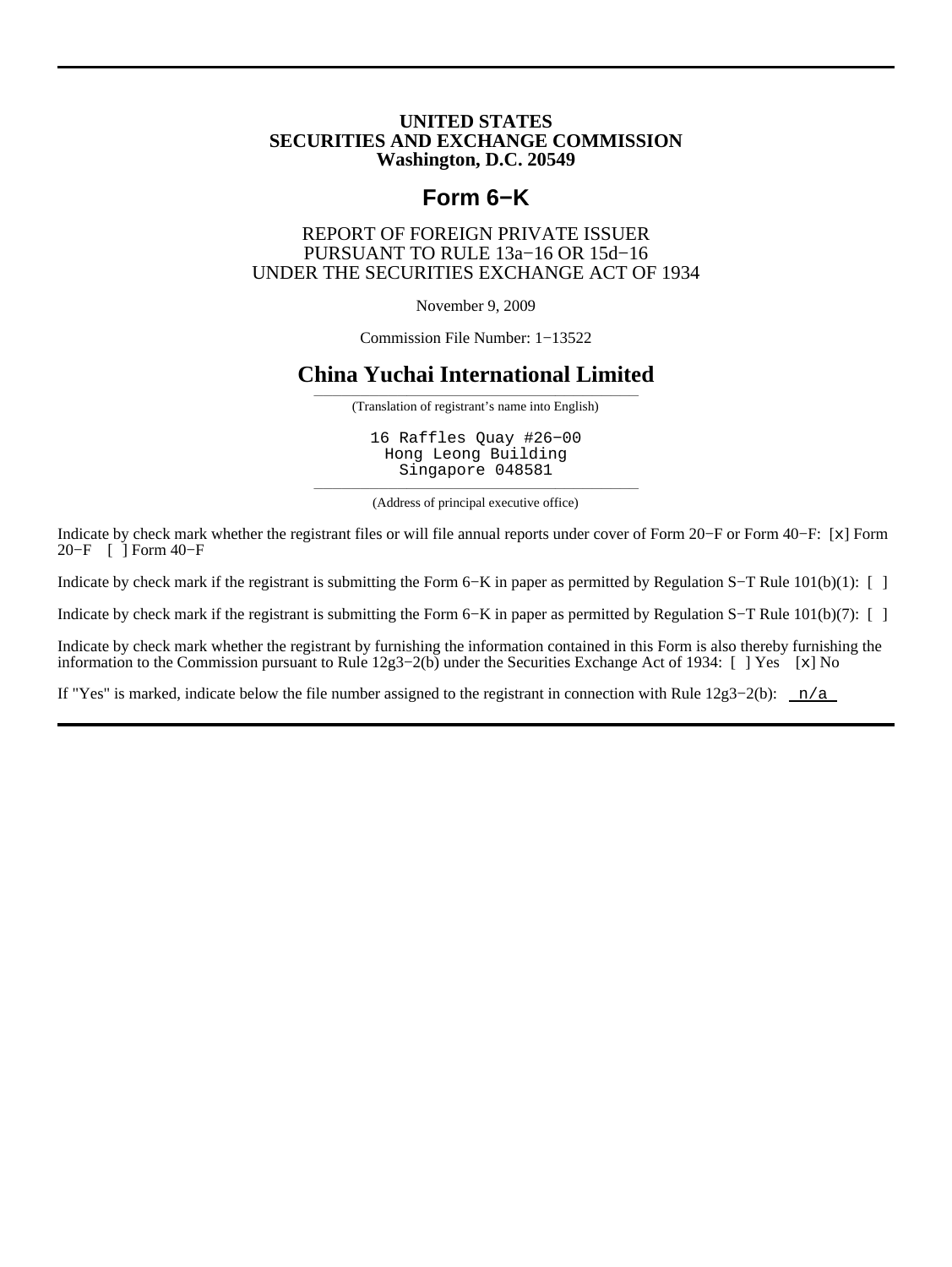Exhibit Index −−−−−−−−−−−−−−−−−−−

99.1 Press Release dated November 9, 2009 – Results of Special General Meeting held on November 9, 2009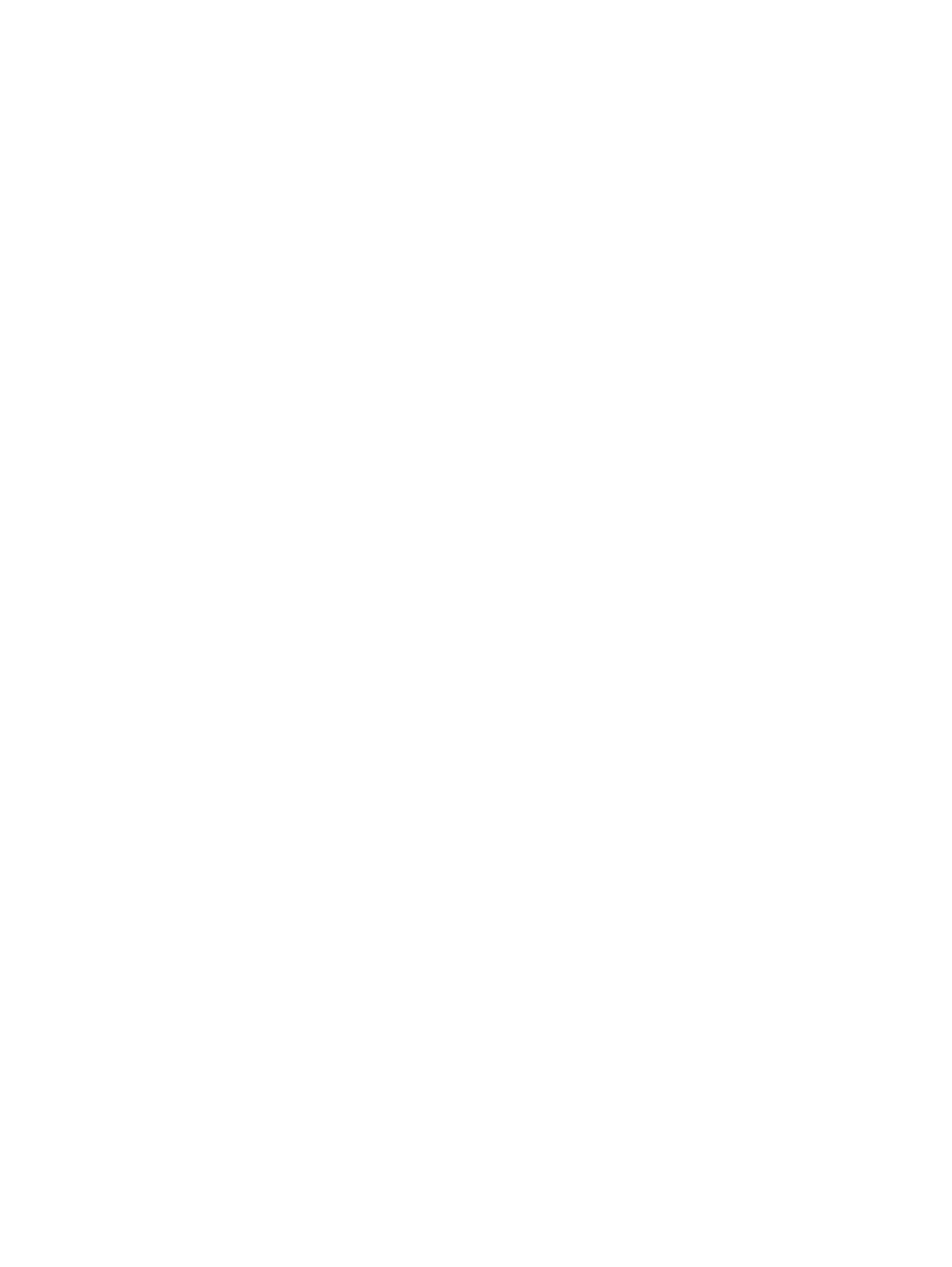#### **SIGNATURES**

Pursuant to the requirements of the Securities Exchange Act of 1934, the registrant has duly caused this report to be signed on its behalf by the undersigned, thereunto duly authorized.

|                        |     | China Yuchai International Limited                  |  |
|------------------------|-----|-----------------------------------------------------|--|
| Date: November 9, 2009 | Bv: | /s/ Boo Guan Saw                                    |  |
|                        |     | Name: Boo Guan Saw<br>Title: President and Director |  |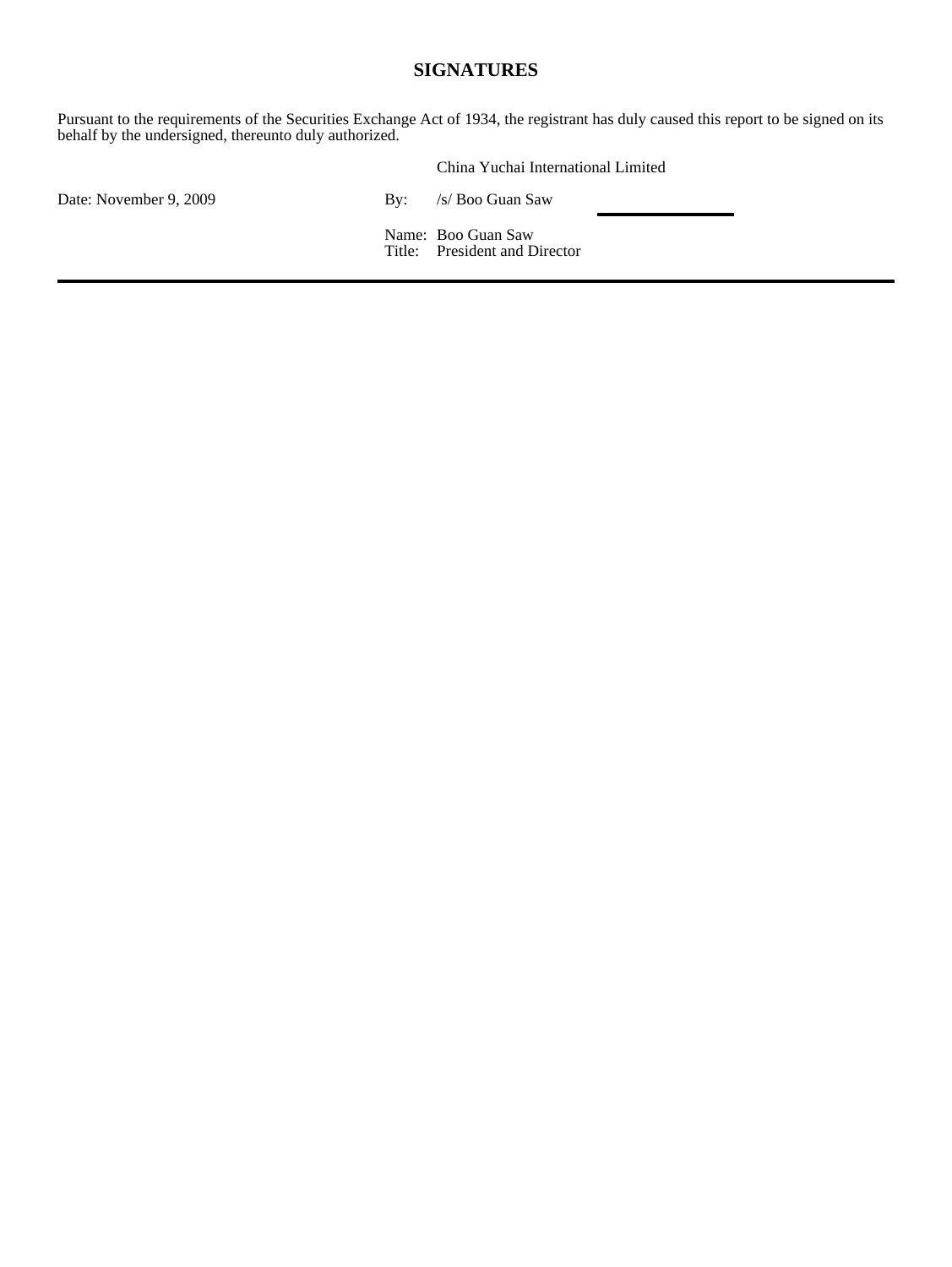### **EXHIBIT INDEX**

| Exhibit No. | <b>Description</b>                                                                                    |
|-------------|-------------------------------------------------------------------------------------------------------|
| 99.1        | Press Release dated November 9, 2009 – Results of Special<br>General Meeting held on November 9, 2009 |